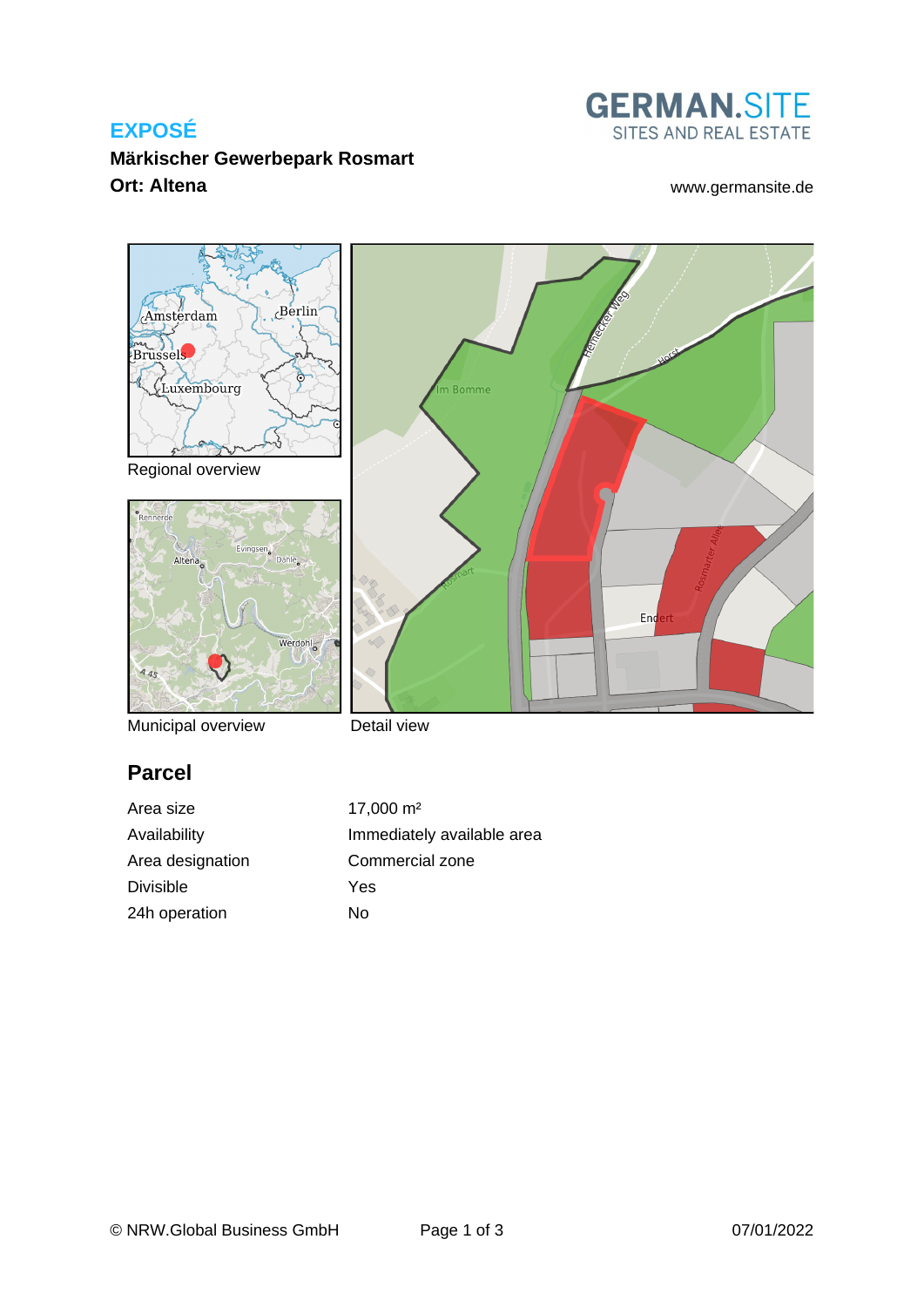# **EXPOSÉ Märkischer Gewerbepark Rosmart Ort: Altena** [www.germansite.de](http://www.germansite.de)



#### **Details on commercial zone**

Ideal location conditions for your company - Märkischer Gewerbepark Rosmart

The intermunicipal Märkische Gewerbepark Rosmart is located in the center of the Märkischer Kreis district in the city triangle of Altena, Lüdenscheid and Werdohl not far from the Lüdenscheid junction of the freeway A45. The business park offers space and potential for multi-layered settlement requirements in terms of property size and location quality. Current information on the availability of land is available at: www.gewerbepark-rosmart.de

Area type GE / GI

### **Links**

<https://gws.blis-online.eu>



### **Transport infrastructure**

| Freeway | Autobahn  | 2 km  |
|---------|-----------|-------|
| Airport | Flughafen | 40 km |

#### **Information about Altena**